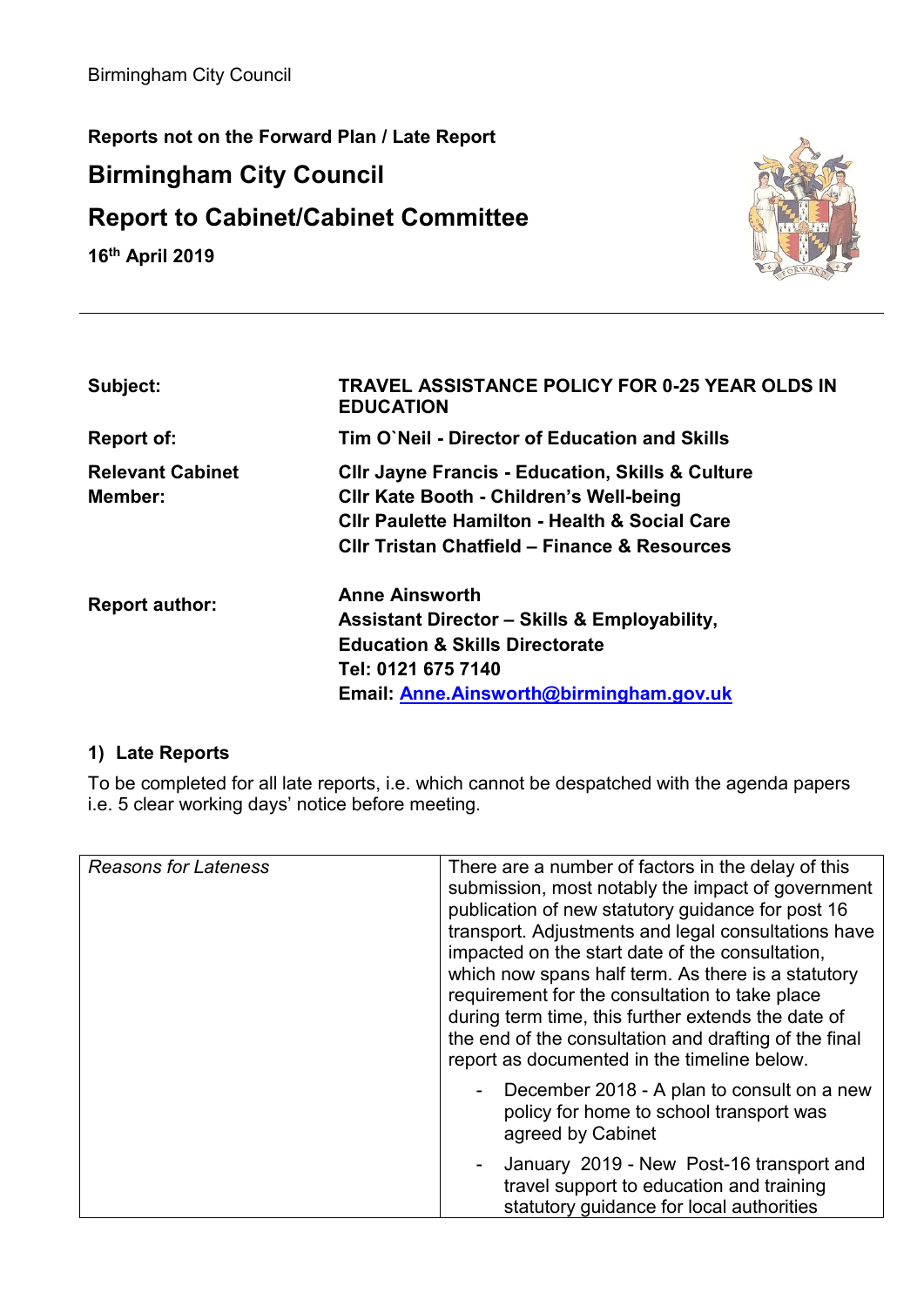|                                                 | issued by government                                                                                                                                                                                                                                                                                                                                                      |
|-------------------------------------------------|---------------------------------------------------------------------------------------------------------------------------------------------------------------------------------------------------------------------------------------------------------------------------------------------------------------------------------------------------------------------------|
|                                                 | January / February 2019 - Draft new policy<br>amended to reflect new statutory guidance<br>alongside legal discussions and advice                                                                                                                                                                                                                                         |
|                                                 | February/ April 2019 - A comprehensive 28<br>working day, term time consultation period<br>launched on 15 <sup>th</sup> February that will end on<br>Tuesday 2 <sup>nd</sup> April 2019                                                                                                                                                                                   |
|                                                 | Whilst preliminary analysis will be undertaken as<br>the consultation progressed, final analysis will be<br>completed after the consultation closes. It is for this<br>reason that a late submission date of 12 <sup>th</sup> April is<br>required to accommodate final analysis<br>requirements in readiness for Cabinet consideration<br>on the 16 <sup>th</sup> April. |
| <b>Reasons for Urgency</b>                      | Subject to Cabinet approval to the new draft policy<br>for implementation, publication will need to take<br>place before 31 <sup>st</sup> May 2019 to ensure compliance<br>with post 16 transport guidance. Deferral to a later<br>Cabinet will impact upon this.                                                                                                         |
|                                                 | The next opportunity for publication would then be<br>May 2020. This would mean that                                                                                                                                                                                                                                                                                      |
|                                                 | 1. The new policy could only be applied to<br>requests for Travel assistance after this date<br>for post 16 pupils in new provision from<br>September 2020, a 12 month delay.                                                                                                                                                                                             |
|                                                 | 2. As the policy would need to be applied<br>equitably, the implementation for children<br>below school age would also be delayed for<br>12 months.                                                                                                                                                                                                                       |
|                                                 | 3. The delay of the policy implementation<br>would impact on budget proposals in<br>addition to supporting the reshaping of the<br>wider SEND system.                                                                                                                                                                                                                     |
| Date Corporate Clearance agreement<br>obtained: | Consulted off-line                                                                                                                                                                                                                                                                                                                                                        |

## **2) Key Decisions not on the Forward Plan / Urgent Decisions**

To be completed for Key Decisions not on the Forward Plan 28 days before the Cabinet meeting at which the decision is to be taken.

| <b>Reasons for Urgency</b> | [insert reasons] |
|----------------------------|------------------|
|                            |                  |